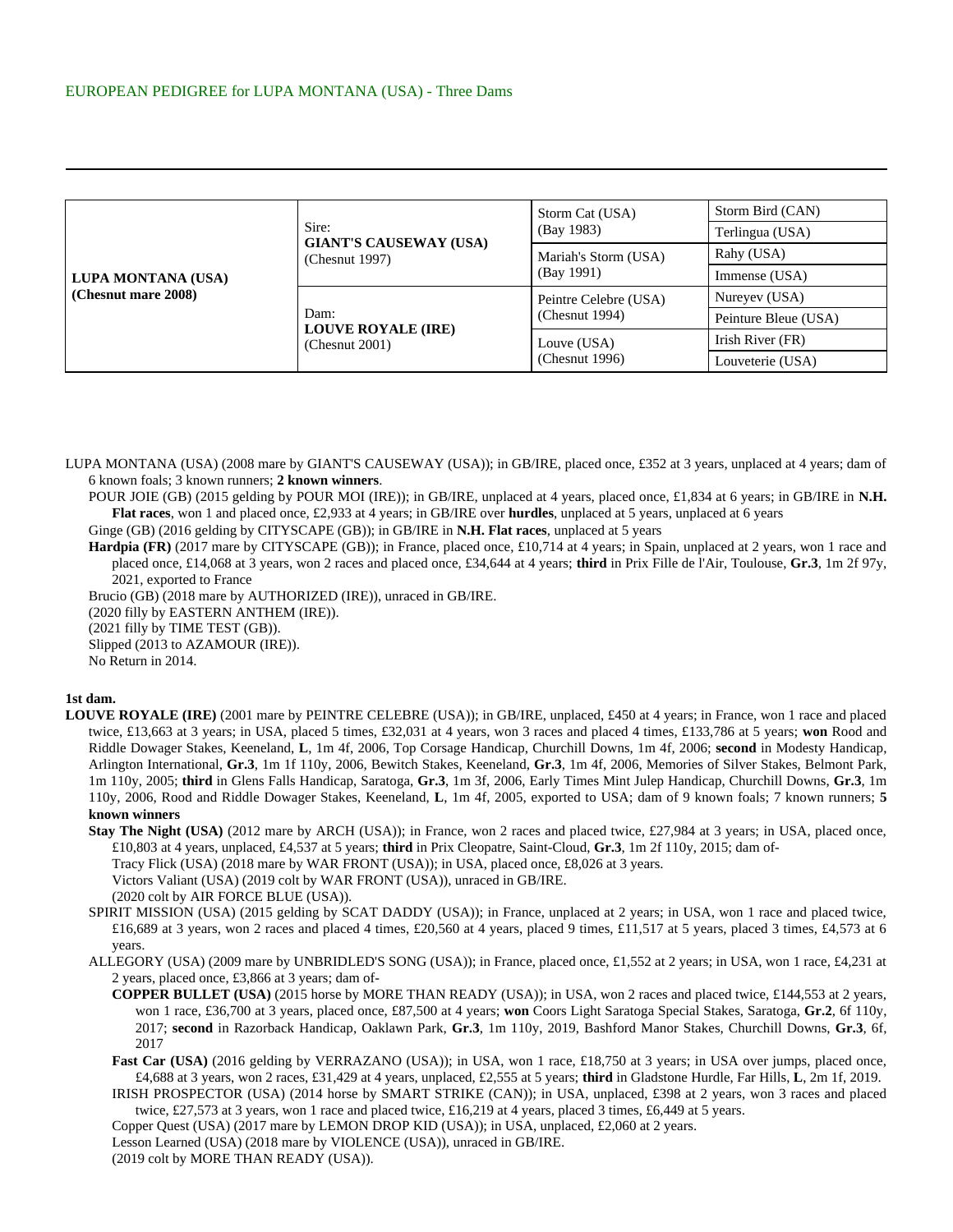- PAPRIFORMER (USA) (2010 gelding by DYNAFORMER (USA)); in France, won 1 race and placed 4 times, £16,259 at 3 years; in USA over jumps, unplaced, £1,205 at 4 years, placed once, £2,308 at 5 years.
- FRENCH WAR (USA) (2018 gelding by DECLARATION OF WAR (USA)); in Australia, won 1 race, £10,815 at 3 years.
- Lupa Montana (USA) (2008 mare by GIANT'S CAUSEWAY (USA)), see above.

War Effort (USA) (2011 mare by WAR FRONT (USA)); in France, unplaced at 3 years; dam of-

- YOUSINI (GB) (2016 gelding by SIYOUNI (FR)); in GB/IRE, won 2 races and placed once, £14,943 at 2 years, placed once, £8,335 at 3 years, placed once, £1,396 at 4 years; in Bahrain, won 3 races, £10,385 at 5 years, exported to Bahrain.
	- OAKENSHIELD (IRE) (2017 gelding by INVINCIBLE SPIRIT (IRE)); in GB/IRE, placed once, £481 at 2 years, won 1 race, £4,293 at 3 years, won 1 race and placed twice, £7,125 at 4 years.
	- FAR AWAY THOUGHTS (GB) (2019 colt by STORM THE STARS (USA)); in GB/IRE, won 1 race, £3,780 at 2 years, placed once, £1,293 at 3 years.

Lasting Beauty (FR) (2018 mare by DARK ANGEL (IRE)); in GB/IRE, unplaced at 2 years, unplaced, £1,517 at 3 years. (2020 colt by PIVOTAL (GB)).

Allied Command (USA) (2013 horse by WAR FRONT (USA)), unraced in GB/IRE.

Googly Eyes (USA) (2019 filly by DECLARATION OF WAR (USA)), unraced in GB/IRE.

## **2nd dam.**

**LOUVE (USA)** (1996 mare by IRISH RIVER (FR)); in France, won 2 races and placed 3 times, £56,404 at 3 years; in USA, unplaced at 3 years; **won** Prix de Flore, Saint-Cloud, **Gr.3**, 1m 2f 110y, 1999, exported to France; dam of 10 known foals; 9 known runners; **9 known winners**

**LIL'WING (IRE)** (2009 mare by GALILEO (IRE)); in France, won 3 races, £54,167 at 3 years; **won** Prix de Flore, Saint-Cloud, **Gr.3**, 1m 2f 110y, 2012, exported to France; dam of-

- Lucky Break (GB) (2016 horse by DUBAWI (IRE)); in France, placed once, £5,108 at 3 years, placed 4 times, £9,067 at 4 years, placed once, £3,571 at 5 years, exported to France.
- (2014 mare by DANSILI (GB)), exported to France.
- Little Illusion (GB) (2015 mare by DANSILI (GB)); in France, unplaced at 2 years, unplaced, £619 at 3 years, exported to France; dam of-
	- (2020 colt by ANODIN (IRE)).

Livinstone (IRE) (2017 mare by DUBAWI (IRE)); in France, unplaced at 3 years, exported to France.

- Luxor (FR) (2018 gelding by INVINCIBLE SPIRIT (IRE)), unraced in GB/IRE.
- First d'Oakland (GB) (2019 colt by SIYOUNI (FR)), unraced in GB/IRE, exported to France.

(2020 filly by KINGMAN (GB)).

**LOUP BRETON (IRE)** (2004 horse by ANABAA (USA)); in GB/IRE, unplaced at 4 years; in France, won 2 races and placed 3 times, £81,249 at 3 years, won 1 race and placed twice, £96,525 at 4 years, placed 3 times, £83,185 at 5 years; in Hong Kong, unplaced, £25,773 at 4 years; in USA, won 1 race and placed once, £40,000 at 5 years, won 1 race and placed once, £99,072 at 6 years, placed once, £13,942 at 7 years; **won** San Marcos Stakes, Santa Anita, **Gr.2**, 1m 2f, 2010, Prix d'Harcourt, Longchamp, **Gr.2**, 1m 2f, 2008, Prix Daphnis, Longchamp, **Gr.3**, 1m 1f, 2007; **second** in Prix Ganay - Grand Prix Air Mauritius, Longchamp, **Gr.1**, 1m 2f 110y, 2009, San Gabriel Handicap, Santa Anita, **Gr.2**, 1m 1f, 2009, Qatar Prix Dollar, Longchamp, **Gr.2**, 1m 1f 110y, 2008, Prix Dollar Casino Barriere de Montreux, Longchamp, **Gr.2**, 1m 1f 110y, 2007; **third** in Woodford Reserve Turf Classic Stakes, Churchill Downs, **Gr.1**, 1m 1f, 2010, Prix d'Ispahan, Longchamp, **Gr.1**, 1m 1f, 2008, Prix Guillaume d'Ornano-Haras d'Etreham, Deauville, **Gr.2**, 1m 2f, 2007, sire in France, exported to France

**LOUVE ROYALE (IRE)** (2001 mare by PEINTRE CELEBRE (USA)), see above.

- **Louve des Reves (IRE)** (2002 mare by SADLER'S WELLS (USA)); in France, won 2 races and placed 3 times, £30,709 at 3 years, won 1 race and placed once, £9,776 at 4 years; in USA, won 1 race, £15,136 at 5 years; **second** in Prix Solitude, Fontainebleau, **L**, 1m 1f, 2005, exported to France; dam of-
	- **Omar Bradley (USA)** (2013 horse by WAR FRONT (USA)); in Denmark, won 2 races, £3,458 at 3 years, placed once, £1,720 at 4 years, won 1 race and placed once, £10,240 at 6 years; in France, won 1 race and placed twice, £24,263 at 2 years; in Germany, unplaced at 3 years; in Norway, unplaced at 5 years; in Sweden, placed once, £3,191 at 4 years, unplaced, £90 at 5 years; **second** in Dansk Jockey Club Cup, Copenhagen, **L**, 1m 1f, 2019; **third** in Prix La Rochette, Longchamp, **Gr.3**, 7f, 2015, exported to France
	- THAW (USA) (2009 gelding by ROCK HARD TEN (USA)); in France, won 2 races, £12,500 at 2 years, placed twice, £7,292 at 3 years; in USA, unplaced, £581 at 3 years, placed once, £990 at 4 years, unplaced, £253 at 5 years.
	- AFRICAN WATERS (USA) (2010 horse by HENRYTHENAVIGATOR (USA)); in France, won 1 race and placed once, £11,707 at 3 years; in USA, won 1 race and placed once, £5,120 at 4 years.
	- UGOTTHELOOK (IRE) (2017 horse by UNCLE MO (USA)); in France, won 1 race and placed once, £18,554 at 4 years; in Norway, won 1 race, £2,360 at 3 years; in Sweden, won 1 race, £3,341 at 3 years, exported to France.
	- BRIDALED TEMPER (USA) (2015 mare by WAR FRONT (USA)); in USA, placed twice, £34,634 at 2 years, won 1 race and placed 4 times, £73,569 at 3 years, placed once, £22,574 at 4 years, exported to France.
	- Means of Assent (USA) (2011 mare by EMPIRE MAKER (USA)), unraced in GB/IRE, exported to France; dam of-
	- **Marly (FR)** (2017 mare by SIYOUNI (FR)); in GB/IRE, placed once, £5,620 at 4 years; in France, won 1 race, £15,315 at 2 years, won 2 races, £41,195 at 3 years; in Germany, placed once, £1,271 at 3 years; **third** in Stadt Baden-Baden Cup, Baden-Baden, **L**, 7f, 2020.

Shashnik (IRE) (2015 horse by DECLARATION OF WAR (USA)), unraced in GB/IRE, exported to France.

(2016 horse by WAR COMMAND (USA)).

Montreux (FR) (2018 mare by ANODIN (IRE)), unraced in GB/IRE.

Beloit (USA) (2012 horse by DYNAFORMER (USA)); in France, unplaced at 2 years, unplaced, £233 at 3 years, unplaced at 4 years. Minnesota (USA) (2016 gelding by DECLARATION OF WAR (USA)); in USA, unplaced, £556 at 2 years, unplaced, £1,641 at 3 years. Bararri Spirit (IRE) (2018 mare by THE GURKHA (IRE)); in United Arab Emirates, unplaced, £1,016 at 2 years, unplaced, £986 at 3 years, exported to United Arab Emirates.

Comandor (FR) (2019 colt by WAR COMMAND (USA)), unraced in GB/IRE.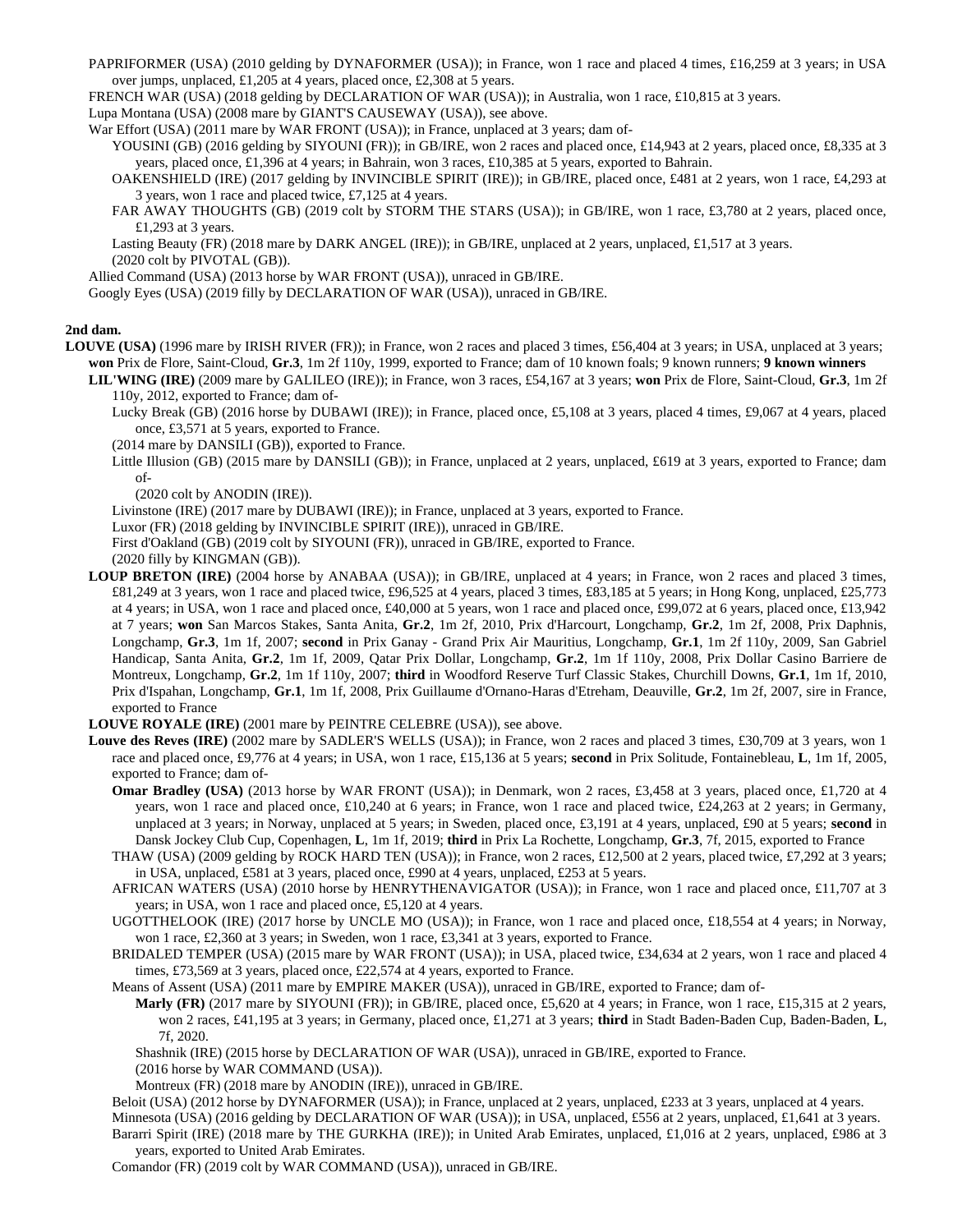(2020 filly by CHEMICAL CHARGE (IRE)).

- **L'Ile Aux Loups (IRE)** (2006 mare by ROCK OF GIBRALTAR (IRE)); in France, won 1 race and placed 3 times, £21,165 at 3 years; **second** in Prix Isola Bella, Saint-Cloud, **L**, 1m, 2009; dam of-
	- ISLE OF WOLVES (GB) (2016 gelding by NATHANIEL (IRE)); in GB/IRE, won 1 race and placed twice, £3,808 at 2 years, won 1 race and placed 4 times, £8,941 at 3 years, placed 3 times, £2,859 at 4 years; in GB/IRE over **hurdles**, placed once, £1,003 at 3 years, unplaced, £700 at 4 years.
	- TRASGU (GB) (2019 colt by EL KABEIR (USA)); in Spain, won 1 race and placed once, £6,607 at 2 years, exported to Spain.
	- Mantonize (USA) (2011 horse by SMART STRIKE (CAN)); in GB/IRE, unplaced at 2 years, placed once, £963 at 3 years; in USA, unplaced, £452 at 3 years, exported to USA.
	- Mythical Queen (GB) (2015 mare by CAMELOT (GB)); in GB/IRE, placed twice, £1,039 at 3 years.
	- Restricted Area (IRE) (2018 gelding by LETHAL FORCE (IRE)); in GB/IRE, placed twice, £1,083 at 2 years, unplaced, £300 at 3 years, unplaced at 4 years.
	- Miss America (GB) (2012 mare by BERNARDINI (USA)); in GB/IRE, unplaced at 3 years, unplaced at 4 years; dam of-
	- Mister America (IRE) (2017 horse by GUTAIFAN (IRE)), unraced in GB/IRE, exported to France.
	- Irene's Dream (GB) (2017 mare by NATHANIEL (IRE)); in GB/IRE, unplaced, £1,014 at 3 years.
	- (2020 colt by HAWKBILL (USA)).
	- (2021 filly by EQTIDAAR (IRE)).
- Louve Rare (IRE) (2007 mare by ROCK OF GIBRALTAR (IRE)); in France, won 1 race, £11,650 at 2 years, placed once, £9,735 at 3 years; **second** in Prix Charles Laffitte, Saint-Cloud, **L**, 1m 2f, 2010, exported to France; dam of-
	- Lamu (GB) (2016 mare by SEA THE STARS (IRE)); in Australia, placed once, £5,820 at 3 years, unplaced, £8,349 at 4 years; in France, won 1 race and placed 4 times, £31,172 at 3 years; **third** in Bouquetot Prix du Point Du Jour, Craon, **L**, 1m, 2019, exported to France.
	- LOLLDAIGA (IRE) (2015 mare by TEOFILO (IRE)); in France, placed once, £3,077 at 2 years, won 2 races and placed 3 times, £43,300 at 3 years, exported to France; dam of-
		- (2020 colt by WOOTTON BASSETT (GB)).
	- LITISPENDANCE (FR) (2017 gelding by MUKHADRAM (GB)); in France, unplaced at 3 years, won 1 race, £7,410 at 4 years.
	- La Reveuse (IRE) (2012 mare by GALILEO (IRE)); in France, placed twice, £9,834 at 2 years, placed once, £5,271 at 3 years, unplaced at 4 years; dam of-
		- (2021 colt by INVINCIBLE ARMY (IRE)).
	- Laatansa (FR) (2019 colt by NEW BAY (GB)); in GB/IRE, placed twice, £2,790 at 2 years.
	- L'Amethyste (GB) (2013 mare by DUBAWI (IRE)), unraced in GB/IRE, exported to France; dam of-
		- No Time To Wait (FR) (2019 colt by DABIRSIM (FR)); in France, placed twice, £16,492 at 2 years. (2020 colt by DABIRSIM (FR)).
	- Louve des Neiges (IRE) (2014 mare by NEW APPROACH (IRE)), unraced in GB/IRE, exported to France; dam of-
	- DONNA LEPANTO (FR) (2018 mare by KODIAC (GB)); in France, unplaced at 2 years, won 1 race and placed once, £13,794 at 3 years.
		- (2020 colt by DABIRSIM (FR)).
	- Greygoria (IRE) (2020 filly by THE GREY GATSBY (IRE)), unraced in GB/IRE, exported to France.
- LOUP MYSTERIEUX (FR) (2003 gelding by SADLER'S WELLS (USA)); in France, placed 4 times, £11,086 at 3 years, unplaced at 4 years, won 2 races and placed twice, £8,823 at 5 years, won 1 race and placed twice, £10,436 at 6 years, placed 3 times, £6,505 at 7 years.
- LOUVE NATIONALE (IRE) (2010 mare by GALILEO (IRE)); in France, unplaced, £1,417 at 2 years, won 1 race, £16,057 at 3 years, exported to France; dam of-
	- **LIGNE D'OR (GB)** (2015 mare by DANSILI (GB)); in France, won 3 races and placed 3 times, £92,478 at 3 years, placed 3 times, £82,279 at 4 years; **won** Prix de Flore, Saint-Cloud, **Gr.3**, 1m 2f 110y, 2018, Prix Charles Laffitte, Compiegne, **L**, 1m 2f, 2018; **second** in Prix de Liancourt, Parislongchamp, **L**, 1m 2f 110y, 2018; **third** in Qatar Prix Vermeille, Parislongchamp, **Gr.1**, 1m 4f, 2019, Prix Maurice de Nieuil, Parislongchamp, **Gr.2**, 1m 6f, 2019, exported to France
	- LOUVE DREAM (IRE) (2016 gelding by OASIS DREAM (GB)); in France, won 1 race and placed 9 times, £46,414 at 3 years, won 1 race and placed once, £14,822 at 5 years, exported to France.
	- LOBO ROJO (GB) (2017 gelding by LOPE DE VEGA (IRE)); in GB/IRE, won 1 race and placed once, £8,415 at 3 years, unplaced, £714 at 4 years.
	- LIKE YOU (GB) (2018 horse by KINGMAN (GB)); in France, won 1 race and placed 3 times, £16,339 at 3 years.
	- Lucky Looser (GB) (2019 colt by IFFRAAJ (GB)), unraced in GB/IRE.
	- (2020 filly by DUBAWI (IRE)).
- LEGENDE BLEUE (GB) (2011 mare by GALILEO (IRE)); in France, won 1 race and placed twice, £20,126 at 3 years, exported to Australia; dam of-
	- LEGENDE D'ART (IRE) (2017 gelding by KINGMAN (GB)); in GB/IRE, won 1 race and placed 3 times, £8,071 at 4 years, placed once, £3,017 at 5 years; in France, placed twice, £6,306 at 2 years, unplaced, £3,814 at 3 years.
	- LOISABA (IRE) (2018 mare by LOPE DE VEGA (IRE)); in France, won 1 race and placed once, £11,964 at 3 years, exported to France. Legende d'Or (GB) (2016 mare by DANSILI (GB)); in France, placed once, £2,389 at 2 years, placed 4 times, £8,883 at 3 years, exported to France.
	- Blues Rock (FR) (2019 colt by FASTNET ROCK (AUS)), unraced in GB/IRE.

(2020 colt by SIYOUNI (FR)).

Labrador (IRE) (2005 horse by FASLIYEV (USA)), unraced in GB/IRE, exported to France.

## **3rd dam.**

**LOUVETERIE (USA)** (1986 mare by NUREYEV (USA)); in France, won 1 race, 75000 francs at 2 years, won 1 race and placed twice, 960050 francs at 3 years; **won** Prix Vanteaux, Longchamp, **Gr.3**, 1989; **second** in Prix Saint-Alary, Longchamp, **Gr.1**, 1989, Prix de Diane Hermes, Chantilly, **Gr.1**, 5m, 1989, exported to France; dam of 11 known foals; 10 known runners; **5 known winners**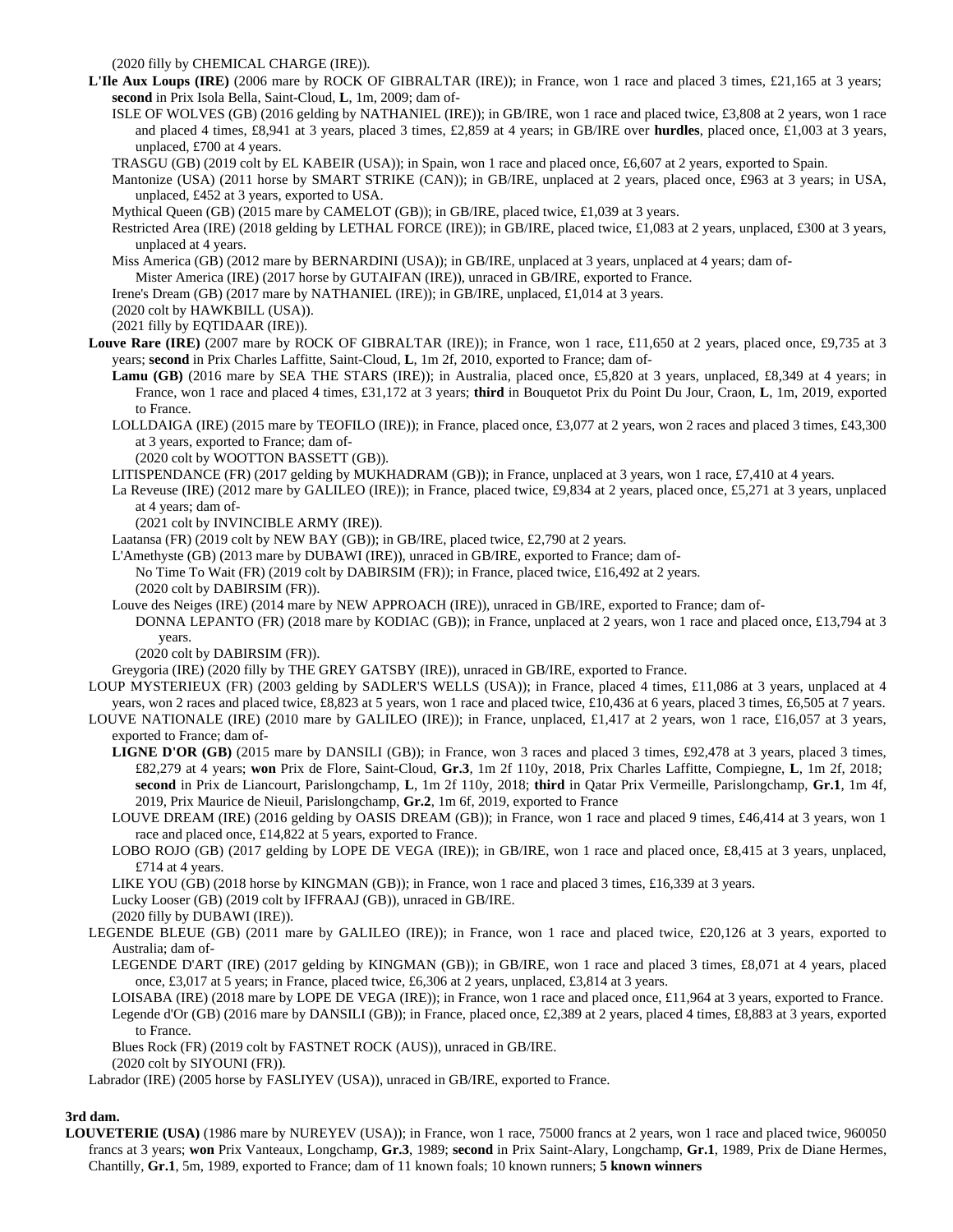- **LOUP SOLITAIRE (USA)** (1993 horse by LEAR FAN (USA)); Champion 2yr old colt in France in 1995; in France, won 1 race and placed twice, £126,886 at 2 years, placed once, £24,770 at 3 years; **won** Grand Criterium, Longchamp, **Gr.1**, 1m, 1995; **second** in Prix Lupin, Longchamp, **Gr.1**, 1m 2f 110y, 1996, sire in France, exported to France
- **LOUVE (USA)** (1996 mare by IRISH RIVER (FR)), see above.
- **LOUP SAUVAGE (USA)** (1994 horse by RIVERMAN (USA)); Top rated 3yr old in France in 1997 (9.5-10.5f.), Champion older horse in Europe in 1998 (9.5-10.5f.); in GB/IRE, placed twice, £151,076 at 3 years; in France, won 1 race, £11,858 at 2 years, won 1 race and placed twice, £78,563 at 3 years, won 2 races and placed once, £75,757 at 4 years; in United Arab Emirates, placed once, £243,902 at 4 years; **won** Prix d'Ispahan, Longchamp, **Gr.1**, 1m 1f, 1998, Prix Exbury, Saint-Cloud, **Gr.3**, 1m 2f, 1998, Prix du Prince d'Orange, Longchamp, **Gr.3**, 1m 2f, 1997; **second** in Dubai Poule d'Essai des Poulains, Longchamp, **Gr.1**, 1m, 1997, Dubai Champion Stakes, Newmarket, **Gr.1**, 1m 2f, 1997, Prix de Fontainebleau, Longchamp, **Gr.3**, 1m, 1997; **third** in Dubai World Cup, Nad Al Sheba, **Gr.1**, 1m 2f, 1998, Budweiser Irish Derby, Curragh, **Gr.1**, 1m 4f, 1997, sire in USA and in UK, exported to France
- **Loudeac (USA)** (1995 horse by RIVERMAN (USA)); in France, won 1 race, £10,101 at 2 years, won 1 race and placed once, £17,172 at 3 years, placed twice, £10,765 at 4 years, placed twice, £4,418 at 5 years; **second** in Prix de Fontainebleau, Longchamp, **Gr.3**, 1m, 1998; **third** in Prix du Muguet, Saint-Cloud, **Gr.2**, 1m, 1999, Prix Edmond Blanc, Saint-Cloud, **Gr.3**, 1m, 1999, sire in France, exported to France
- **Louveteau (USA)** (1999 horse by BAHRI (USA)); in France, won 1 race and placed 3 times, £19,142 at 3 years; **third** in P.Eugene Adam (G.P. de Maisons-Laffitte), Maisons-Laffitte, **Gr.2**, 1m 2f, 2002, sire in France, exported to France

Licorne Bleue (USA) (2009 mare by WAR CHANT (USA)); in France, placed once, £3,000 at 3 years, exported to France; dam of-

- LOTUS CAFE (FR) (2014 horse by SIYOUNI (FR)); in Denmark, placed once, £668 at 4 years, won 1 race and placed twice, £5,992 at 5 years; in France, placed once, £1,471 at 2 years, won 2 races and placed 3 times, £31,283 at 3 years.
	- NIBRAS (FR) (2015 horse by DARK ANGEL (IRE)); in France, won 1 race and placed twice, £17,486 at 3 years; in Qatar, unplaced, £858 at 4 years, unplaced, £619 at 5 years.
	- LOUVE SAPHIR (FR) (2018 mare by THE LAST LION (IRE)); in France, won 1 race and placed once, £13,214 at 3 years, unplaced, £1,765 at 4 years.

Louve Princiere (FR) (2016 mare by SIYOUNI (FR)); in France, placed once, £2,995 at 3 years.

Louve Precieuse (FR) (2019 filly by DABIRSIM (FR)); in France, unplaced, £3,037 at 2 years.

L'Ideale (USA) (1991 mare by ALYSHEBA (USA)); in France, unplaced at 3 years, exported to USA; dam of-

- AEGEAN DREAM (IRE) (1996 mare by ROYAL ACADEMY (USA)); in GB/IRE, won 1 race and placed 3 times, £7,343 at 3 years, won 2 races and placed 7 times, £26,331 at 4 years, won 2 races and placed 3 times, £19,203 at 5 years, exported to Kingdom of Saudi Arabia; dam of-
	- APHRODISIA (GB) (2004 mare by SAKHEE (USA)); in GB/IRE, unplaced at 2 years, placed twice, £1,472 at 3 years, won 2 races and placed 7 times, £12,867 at 4 years, won 2 races and placed twice, £9,041 at 5 years, won 1 race and placed 3 times, £6,805 at 6 years, placed twice, £1,475 at 7 years; dam of-
		- Fifty Peach Way (GB) (2012 mare by BLACK SAM BELLAMY (IRE)); in GB/IRE in **N.H. Flat races**, unplaced at 5 years, unplaced at 6 years; in GB/IRE over **hurdles**, placed twice, £702 at 6 years
		- Eyehaveagoodidea (GB) (2013 gelding by BLACK SAM BELLAMY (IRE)); in GB/IRE in **N.H. Flat races**, placed twice, £1,002 at 5 years
		- Black Aphrodisiac (GB) (2014 mare by BLACK SAM BELLAMY (IRE)); in GB/IRE in **point-to-points**, placed once at 5 years, placed once at 6 years.
		- Filthy Lucca (GB) (2015 gelding by LUCARNO (USA)); in GB/IRE in **N.H. Flat races**, unplaced at 5 years; in GB/IRE over **hurdles**, unplaced at 5 years, unplaced, £364 at 6 years; in GB/IRE in **point-to-points**, won 1 race at 4 years, unplaced at 5 years
		- (2017 mare by BLACK SAM BELLAMY (IRE)).
		- (2018 mare by SCORPION (IRE)).
	- AEGEAN KING (GB) (2006 gelding by FALBRAV (IRE)); in GB/IRE, placed once, £433 at 3 years, unplaced at 4 years, won 1 race, £1,617 at 6 years, unplaced at 7 years, exported to Italy.
	- BAYLON (GB) (2008 horse by ZAMINDAR (USA)); in Italy, placed once, £2,151 at 2 years, won 1 race and placed 3 times, £11,447 at 3 years, unplaced at 4 years, exported to Italy.
	- Roya (GB) (2003 horse by DAYLAMI (IRE)); in GB/IRE, unplaced at 2 years, placed twice, £1,205 at 3 years, unplaced at 4 years.
	- Aegean Pride (GB) (2005 mare by SAKHEE (USA)); in GB/IRE, placed once, £578 at 3 years, unplaced at 4 years, unplaced at 7 years.
	- Aegean Whispers (GB) (2010 mare by PICCOLO (GB)); in GB/IRE, unplaced at 2 years; in Germany, unplaced at 3 years; in Netherlands, placed twice, £244 at 3 years, exported to Netherlands.

(2011 mare by THREE VALLEYS (USA)).

Khaateb (KSA) (2014 horse by SAKHEE (USA)), unraced in GB/IRE.

- SHAGRAAN (GB) (1999 horse by DARSHAAN); in GB/IRE, unplaced at 2 years, won 2 races and placed twice, £19,936 at 3 years; in USA, unplaced at 5 years, unplaced, £445 at 6 years, exported to USA.
- IDEALISTIC (IRE) (2001 mare by UNFUWAIN (USA)); in GB/IRE, won 1 race and placed 3 times, £7,714 at 3 years, won 2 races and placed once, £29,955 at 4 years, placed once, £2,257 at 5 years, exported to India; dam of-

SUBMISSION (GB) (2008 mare by BEAT HOLLOW (GB)); in GB/IRE, won 1 race and placed once, £4,952 at 2 years, won 2 races and placed once, £9,141 at 3 years; in USA, unplaced, £2,475 at 4 years, placed once, £1,684 at 5 years, exported to USA.

- PHILOSOFY (GB) (2010 mare by BARATHEA (IRE)); in GB/IRE, placed once, £337 at 4 years; in GB/IRE in **N.H. Flat races**, won 1 and placed once, £2,352 at 4 years
- Utopian (GB) (2009 gelding by ROCK OF GIBRALTAR (IRE)); in GB/IRE in **N.H. Flat races**, placed once, £114 at 4 years; in GB/IRE over **hurdles**, unplaced at 4 years, placed once, £239 at 5 years

Prudenz (GB) (2011 mare by DALAKHANI (IRE)), unraced in GB/IRE, exported to Norway; dam of-

- Cremant (NOR) (2015 mare by MUTAJALLY (GB)); in Norway, placed once, £2,603 at 2 years.
- MASTER AT ARMS (GB) (2003 gelding by GRAND LODGE (USA)); in GB/IRE, placed once, £295 at 2 years, won 1 race and placed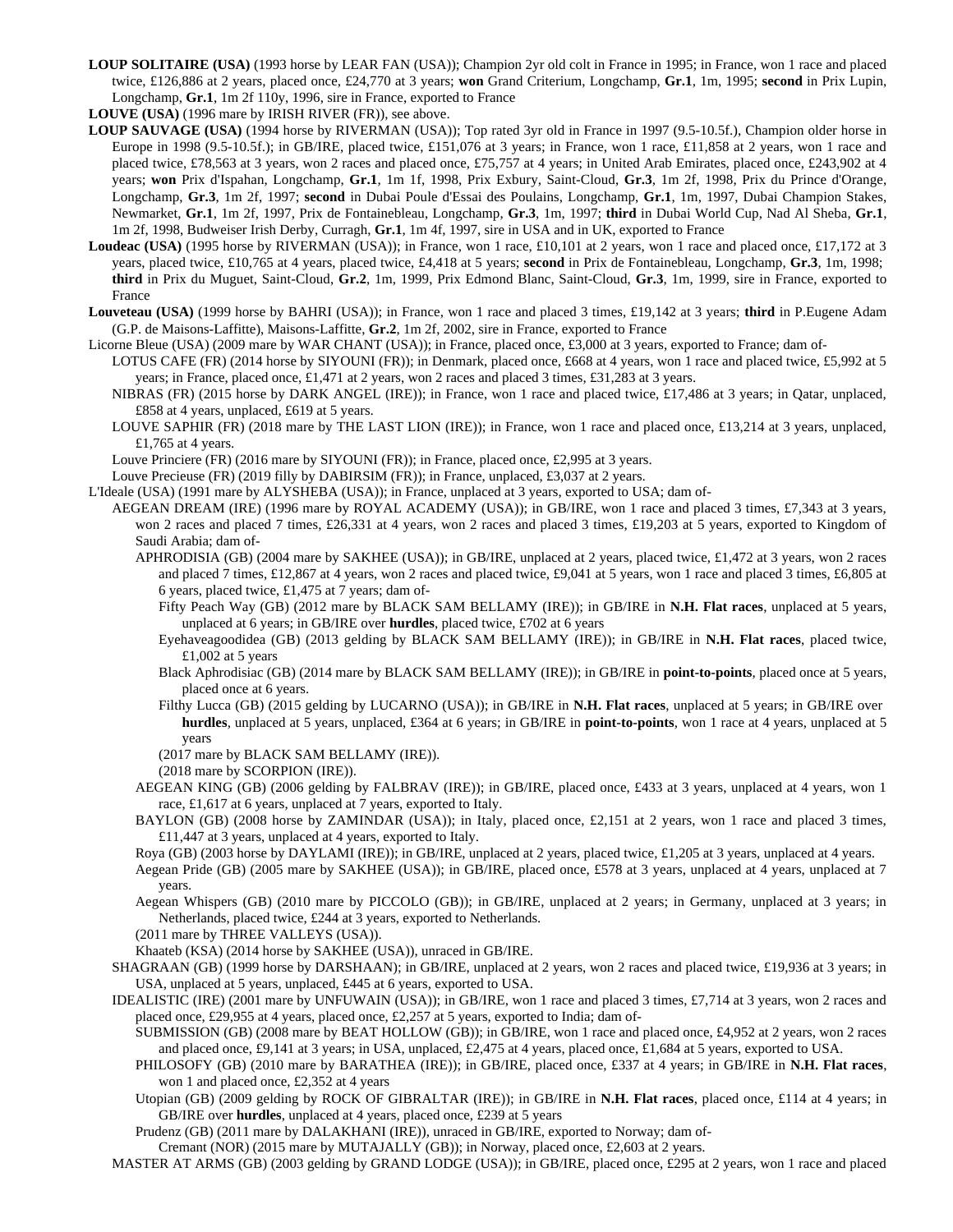3 times, £2,929 at 4 years, won 2 races and placed 3 times, £8,973 at 5 years, placed once, £1,637 at 6 years, placed twice, £982 at 7 years, placed once, £617 at 8 years; in GB/IRE over **hurdles**, placed once, £444 at 5 years, won 1 race and placed once, £4,078 at 6 years.

- LILAC MIST (GB) (2002 mare by SPECTRUM (IRE)); in GB/IRE, placed 7 times, £5,915 at 3 years, won 1 race, £6,910 at 4 years; dam of-
	- **GALTEE MIST (IRE)** (2016 mare by GALE FORCE TEN (GB)); in GB/IRE, placed once, £2,958 at 2 years, won 2 races and placed 3 times, £22,157 at 3 years, won 1 race and placed 3 times, £15,622 at 4 years, won 3 races and placed once, £43,916 at 5 years; **won** Corrib Stakes, Galway, **L**, 7f, 2021.
	- **So Hi Society (IRE)** (2015 mare by SOCIETY ROCK (IRE)); in GB/IRE, won 1 race and placed 4 times, £22,821 at 2 years; in France, placed once, £5,128 at 2 years; in USA, won 1 race and placed twice, £44,426 at 3 years, unplaced, £3,141 at 4 years; **third** in Boiling Springs Stakes, Monmouth Park, **L**, 1m 110y, 2018, Betway Empress Stakes, Newmarket, **L**, 6f, 2017, Open Mind Stakes, Monmouth Park, 1m 110y, 2018; dam of- (2021 filly by SIYOUNI (FR)).
	- LILAC LACE (IRE) (2010 mare by CAPTAIN MARVELOUS (IRE)); in GB/IRE, won 2 races and placed 3 times, £6,654 at 2 years, won 4 races and placed 3 times, £28,772 at 3 years, won 1 race and placed 3 times, £10,750 at 4 years; in Kingdom of Saudi Arabia, unplaced, £3,042 at 5 years, exported to Kingdom of Saudi Arabia; dam of-
		- Saahee Altarf (KSA) (2017 mare by TREBLE JIG (USA)); in Kingdom of Saudi Arabia, unplaced at 2 years.
		- Allah Aleyha Owdat (KSA) (2018 mare by SAINT ANDDAN (USA)); in Kingdom of Saudi Arabia, unplaced at 2 years, unplaced at 3 years, unplaced at 4 years.
		- (2019 filly by HIGHTORI (FR)).
		- (2020 colt by FIRE WALL (ARG)).
	- THINK ABOUT MONEY (IRE) (2009 mare by RED CLUBS (IRE)); in Italy, placed once, £1,034 at 2 years, won 1 race and placed once, £8,116 at 3 years, exported to Italy; dam of-
		- SER GEIMS (ITY) (2016 horse by KINGSFORT (USA)); in Italy, unplaced at 2 years, won 3 races and placed 6 times, £37,977 at 3 years, unplaced at 4 years, won 1 race and placed twice, £9,321 at 5 years.
		- MASSIMO IL GRANDE (ITY) (2015 horse by GLADIATORUS (USA)); in Italy, unplaced at 2 years, won 1 race and placed 4 times, £3,688 at 3 years, unplaced at 4 years.
		- Martina Night (ITY) (2014 mare by GOLDEN TITUS (IRE)), unraced in GB/IRE.
	- AUNT BETHANY (IRE) (2019 filly by COTAI GLORY (GB)); in GB/IRE, won 1 race and placed twice, £10,469 at 2 years.
	- Purple Wind (IRE) (2013 horse by FROZEN POWER (IRE)); in Oman, unplaced at 7 years; in United Arab Emirates, placed once, £1,469 at 3 years, unplaced at 4 years, exported to United Arab Emirates.
	- Two Metres Apart (IRE) (2018 mare by PRINCE OF LIR (IRE)); in GB/IRE, placed once, £964 at 3 years.
	- (2008 mare by CHINEUR (FR)).
	- Lilac Vale (IRE) (2012 mare by MOSS VALE (IRE)); in GB/IRE, unplaced at 2 years.
- Mitrash (GB) (2000 gelding by DARSHAAN); in GB/IRE, unplaced at 3 years, unplaced at 4 years; in GB/IRE over **hurdles**, unplaced at 4 years, unplaced at 7 years, placed twice, £1,114 at 8 years.
- (1997 horse by BARATHEA (IRE)); (died).
- (1998 horse by IRISH RIVER (FR)); died as a yearling.
- Louve Sacree (USA) (1997 mare by SEEKING THE GOLD (USA)); in France, unplaced at 2 years, exported to France; dam of-
	- **LUNGWA (IRE)** (2006 mare by ONE COOL CAT (USA)); in France, won 3 races and placed 4 times, £74,660 at 3 years; **won** Prix Le Fabuleux, Longchamp, **L**, 1m 1f, 2009, exported to Turkey; dam of-
		- **Flotte Lotte (FR)** (2017 mare by STARSPANGLEDBANNER (AUS)); in Germany, won 1 race and placed 3 times, £6,831 at 4 years; **third** in Hoppegartner Flieger-Preis, Berlin-Hoppegarten, **L**, 5f 212y, 2021, exported to Germany.
		- MY BUDDY (FR) (2015 horse by ORPEN (USA)); in France, placed 3 times, £12,876 at 3 years, won 2 races and placed 4 times, £34,144 at 4 years, placed twice, £7,559 at 5 years, won 2 races and placed 3 times, £17,567 at 6 years, unplaced at 7 years.
		- Left Behind (GB) (2012 mare by ORPEN (USA)); in France, unplaced at 3 years, exported to France.
		- Louvencourt (FR) (2013 gelding by HALLING (USA)); in GB/IRE, unplaced at 3 years.
		- Federal Agent (IRE) (2018 horse by STARSPANGLEDBANNER (AUS)); in GB/IRE, unplaced at 3 years.
	- LUPANAR (IRE) (2004 gelding by GALILEO (IRE)); in France, won 1 race and placed 3 times, £12,027 at 3 years; in GB/IRE over **hurdles**, won 3 races and placed twice, £34,464 at 4 years, unplaced at 5 years, placed twice, £2,006 at 6 years, placed 3 times, £2,278 at 7 years, unplaced at 8 years; in GB/IRE over **fences**, placed once, £844 at 5 years, placed twice, £1,539 at 6 years.
	- CASTLE TALBOT (IRE) (2012 gelding by ROCK OF GIBRALTAR (IRE)); in GB/IRE, placed once, £606 at 2 years, placed 3 times, £1,280 at 3 years, won 1 race and placed 4 times, £4,116 at 4 years, placed 4 times, £1,949 at 5 years, won 1 race and placed 4 times, £4,863 at 6 years, unplaced, £700 at 7 years.
	- MUDAWWAN (IRE) (2014 gelding by INVINCIBLE SPIRIT (IRE)); in GB/IRE, won 1 race and placed twice, £6,025 at 4 years, placed 3 times, £1,922 at 5 years, won 1 race and placed twice, £5,724 at 6 years, won 1 race and placed twice, £6,798 at 7 years; in France, won 1 race and placed twice, £19,317 at 3 years.
	- DRAPER (IRE) (2017 horse by STARSPANGLEDBANNER (AUS)); in Spain, placed 3 times, £3,241 at 2 years, won 2 races and placed twice, £12,625 at 3 years, exported to Spain.
	- LOUVE SECRETE (IRE) (2002 mare by FASLIYEV (USA)); in France, won 1 race and placed once, £4,078 at 3 years, exported to India; dam of-
		- PAR EXCELLENCE (IND) (2010 mare by SAFFRON WALDEN (FR)); in India, placed 3 times at 3 years, won 4 races and placed twice at 5 years, won 2 races and placed twice at 6 years, unplaced at 7 years.
		- SECRETSIDE (IRE) (2008 horse by BACHELOR DUKE (USA)); in France, unplaced at 2 years, placed once, £3,621 at 3 years, placed once, £1,875 at 4 years; in Spain, won 1 race and placed 3 times, £7,788 at 2 years, won 1 race and placed 6 times, £10,517 at 3 years, won 1 race and placed once, £4,583 at 4 years, won 1 race, £2,602 at 5 years, exported to Spain.
		- Allez Les Rouges (IRE) (2007 gelding by SAFFRON WALDEN (FR)); in GB/IRE, unplaced at 4 years; in GB/IRE in **N.H. Flat races**, unplaced at 3 years, unplaced at 4 years; in GB/IRE over **hurdles**, unplaced at 5 years